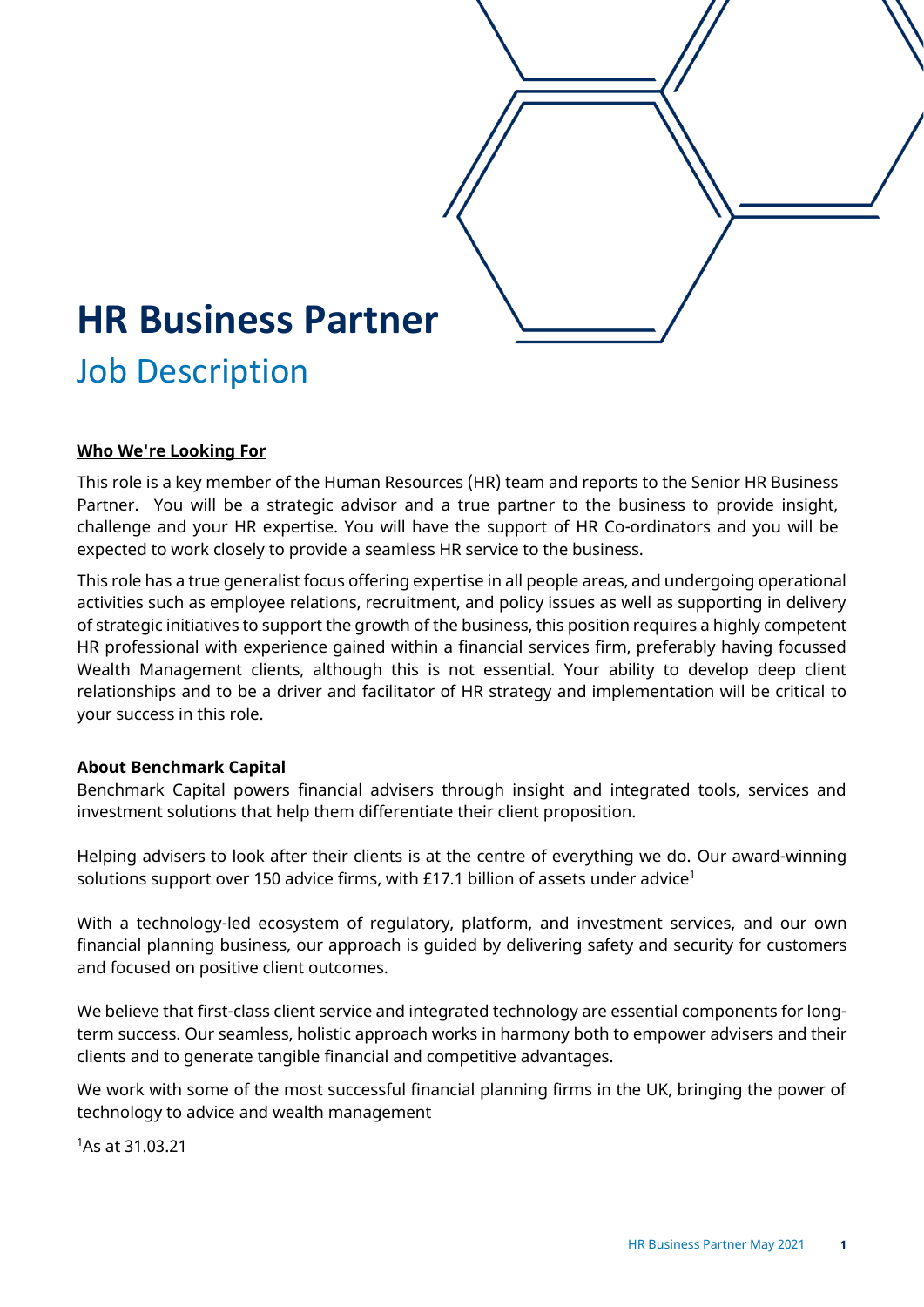# **The base**

You'll be based at our Broadlands Business Campus near Horsham in West Sussex. It has high standards and international reputation, without being in the city: a big, countryside campus means life will feel a little different.

We support our offices by using cutting edge software and hardware and our spacious campus facilities mean there's a great working environment for the team. With an on-site restaurant, coffee shop and gym, our campus has much to offer. And commuters can relax on our dedicated regular shuttle bus to and from Horsham's main line train station.

We know that helping you balance personal and professional commitments is a big part of that, so we're open to flexible working. Many of our staff work flexibly in many different ways, including parttime. Please talk to us at interview about the flexibility you need.

# **What You'll Do**

- Work with the Senior HR Business Partner in supporting delivery of HR programmes and initiatives in line with the wider business plan
- Provide an expert HR advisory service to the business in relation to all aspects of the employee lifecycle
- Quickly build credibility, drive HR strategy and provide commercial and pragmatic advice in relation to business issues
- Influence and build relationships with people around the business
- An advocate for diverse and inclusive practices and policies
- Oversee the recruitment process, providing guidance and support to the HR Co-Ordinator when necessary to ensure company recruitment needs are met and maintained appropriately
- Coach and provide feedback to key stakeholders on people challenges
- Be the point of contact for guidance on people practices such as restructures
- Manage grievance, disciplinary and capability investigations and hearings, understanding the associated risks and providing credible options for resolution
- Ensure Human Resources matters are handled fairly and consistently within scope of established legislation, guidelines and practices
- Partner closely with the Talent team to deliver talent initiatives into your client groups
- Manage activities related to TUPE following new acquisitions to ensure the effective transfer of staff into the group
- Support in the management of ad hoc compensation queries, such as out of cycle salary increases and challenge the business when appropriate
- Understand current FCA requirements and regulatory issues, including the SMCR regime and the process/impact of MRT identification.
- Share in our commitment to supporting employee wellbeing issues and support our wellness programme
- Co-ordinate regular People MI data analysis, including headcount, turnover, diversity
- Create sustainable, data driven solutions to individual employee challenges
- Excellent understanding of UK Employment Law and evidence of practical application

## **The Knowledge, Experience and Qualifications You Need**

- CIPD Level 5
- Experience in Financial Services desirable